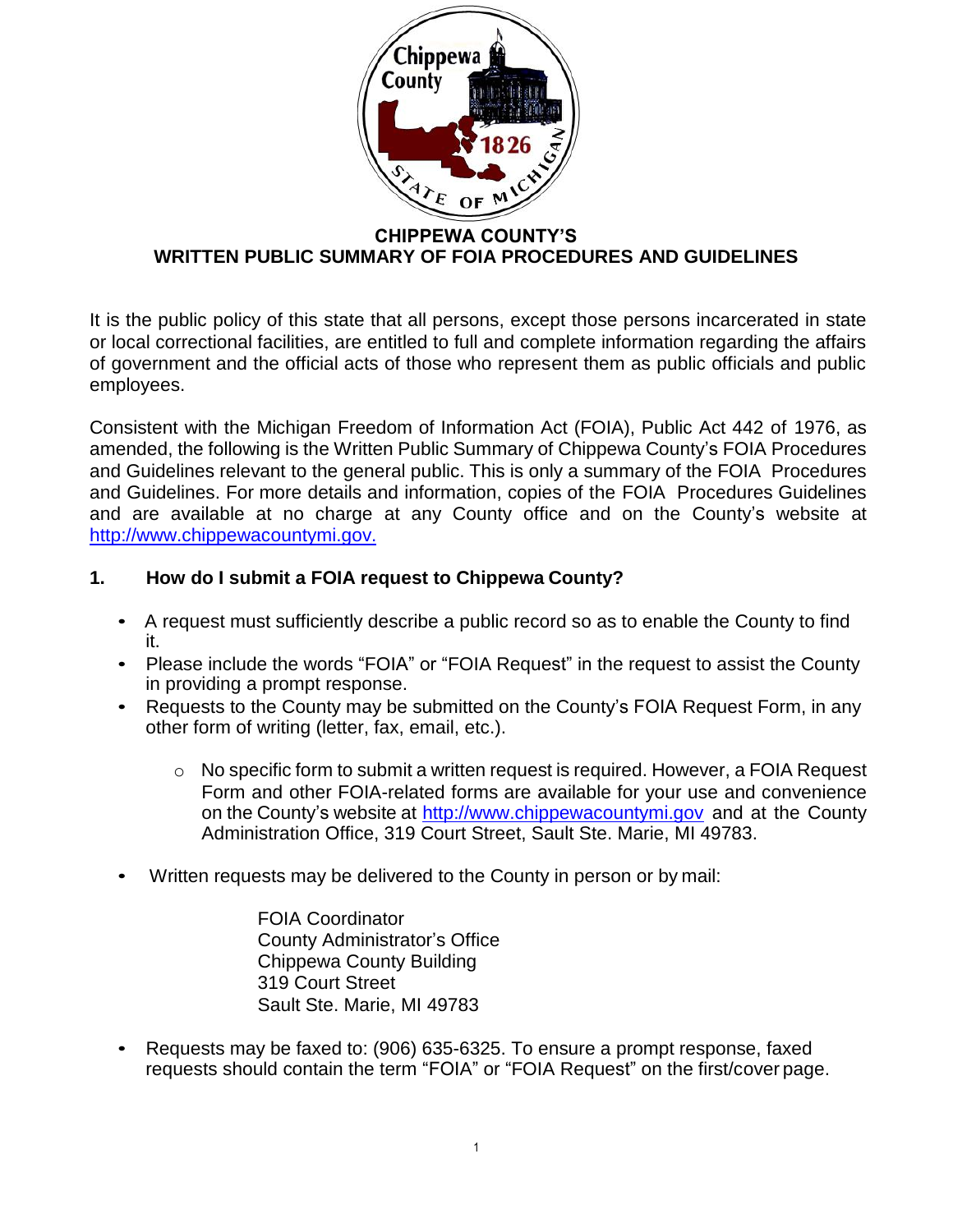• Requests may be emailed to: [kchurch@chippewacountymi.gov](mailto:kchurch@chippewacountymi.gov) To ensure a prompt response, email requests should contain the term "FOIA" or "FOIA Request" in the subject line.

### **2. What kind of response can I expect to my request?**

- Within 5 business days of receipt of a FOIA request the County will issue a response. If a request is received by facsimile or e-mail the request is deemed to have been received on the following business day. The County will respond to your request in one of the following ways:
	- $\Box$ Grant the request.
	- $\Box$ Issue a written notice denying the request.
	- Grant the request in part and issue a written notice denying in part the  $\Box$ request.
	- $\Box$  Issue a notice indicating that due to the nature of the request the County needs an additional 10 business days to respond.
	- $\Box$  Issue a written notice indicating that the public record requested is available at no charge on the County's website.
- If the request is granted, or granted in part, the County will ask that payment be made for the allowable fees associated with responding to the request before the public record is made available.
- If the cost of processing the request is expected to exceed \$50, or if you have not paid for a previously granted request, the County will require a deposit before processing the request.

### **3. What are the County's fee deposit requirements?**

- If the County has made a good faith calculation that the total fee for processing the request will exceed \$50.00, the County will require that you provide a deposit in the amount of 50% of the total estimated fee. When the County requests the deposit it will provide you a non-binding best efforts estimate of how long it will take to process the request following receipt by the County of your deposit.
- If the County receives a request from a person who has not paid the County for copies of public records made in fulfillment of a previously granted written request, the County will require a deposit of 100% of the estimated processing fee before it begins to search for the public record for any subsequent written request when **all** of the following conditions exist:
	- $\Box$  the final fee for the prior written request is not more than 105% of the estimated fee;
	- $\Box$  the public records made available contained the information sought in the prior written request and remain in the County's possession;
	- $\Box$  the public records were made available to the individual, subject to payment, within the time frame estimated by the County to provide the records;
	- $\Box$  90 days have passed since the County notified the individual in writing that the public records were available for pickup or mailing;
	- the individual is unable to show proof of prior payment to the County; and $\Box$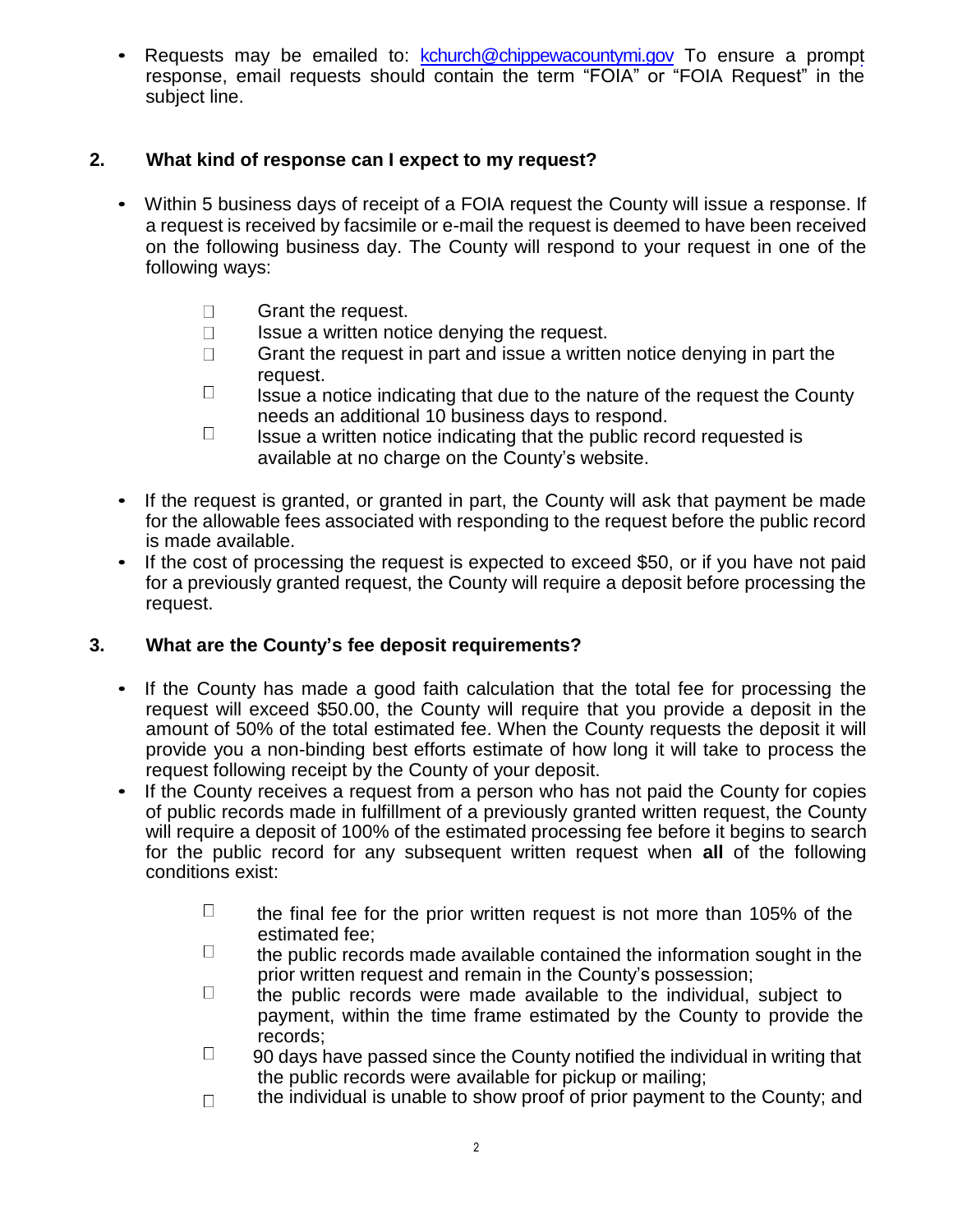- $\Box$  the County has calculated an estimated detailed itemization that is the basis for the current written request's increased fee deposit.
- The County will not require the 100% estimated fee deposit if any of the following apply:
	- $\Box$ the person making the request is able to show proof of prior payment in full to the County;
	- $\Box$  the County is subsequently paid in full for all applicable prior written requests; or
	- $\Box$  365 days have passed since the person made the request for which full payment was not remitted to the County.

# **4. How does the County calculate FOIA processing fees?**

The Michigan FOIA statute permits the County to charge for the following costs associated with processing a request:

- Labor costs associated with copying or duplication, which includes making paper copies, making digital copies, or transferring digital public records to non-paper physical media or through the Internet.
- Labor costs associated with searching for, locating and examining a requested public record, when failure to charge a fee will result in unreasonably high costs to the County.
- Labor costs associated with a review of a record to separate and delete information exempt from disclosure, when failure to charge a fee will result in unreasonably high costs to the County.
- The cost of copying or duplication, not including labor, of paper copies of public records. This may include the cost for copies of records already on the County's website if you ask for the County to make copies.
- The cost of computer discs, computer tapes or other digital or similar media when the requester asks for records in non-paper physical media. This may include the cost for copies of records already on the County's website if you ask for the County to make copies.
- The cost to mail or send a public record to a requestor.

# **Labor Costs**

- All labor costs will be estimated and charged in 15-minute increments with all partial time increments rounded down.
- Labor costs will be charged at the hourly wage of the lowest-paid County employee capable of doing the work in the specific fee category, regardless of who actually performs work.
- Labor costs will also include a charge to cover or partially cover the cost of fringe benefits.
- Contracted labor costs will be charged at the hourly rate of 6 times the state minimum wage, as adjusted. This rate is currently \$48.90/hour.

A labor cost will not be charged for the search, examination, review and the deletion and separation of exempt from nonexempt information unless failure to charge a fee would result in unreasonably high costs to the County. Costs are unreasonably high when they are excessive and beyond the normal or usual amount for those services compared to the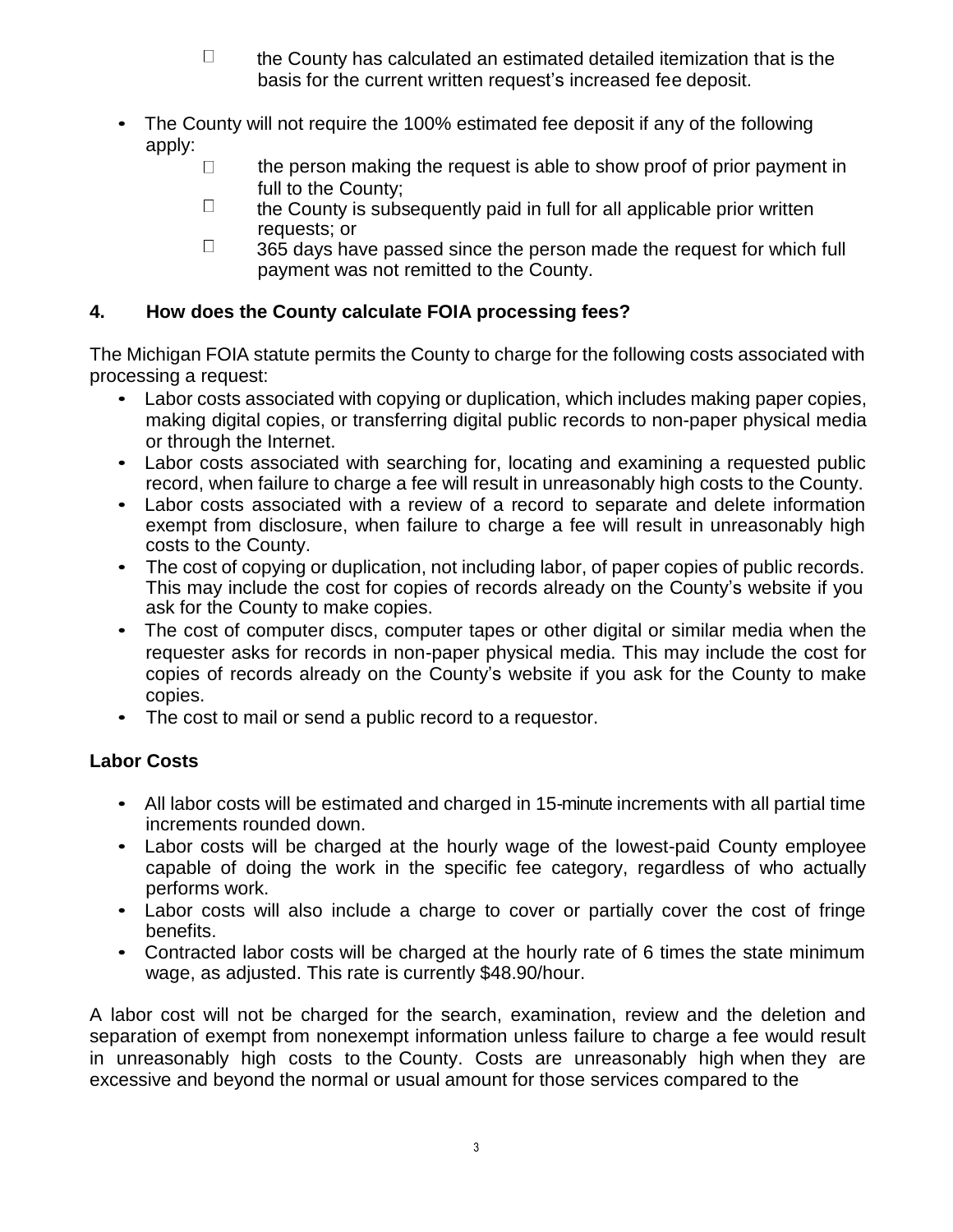County's usual FOIA requests, because of the nature of the request in the particular instance. The County must specifically identify the nature of the unreasonably high costs in writing.

# **Copying, Duplication and Mailing Costs**

The County must use the most economical method for making copies of public records, including using double-sided printing, if cost-saving and available.

#### • **Non-paper Physical Media**

- $\Box$  The cost for records provided on non-paper physical media, such as computer discs, computer tapes or other digital or similar media will be at the actual and most reasonably economical cost for the non-paper media.
- $\Box$  This cost will only be assessed if the County has the technological capability necessary to provide the public record in the requested nonpaper physical media format.

### • **Paper Copies**

- $\Box$ Paper copies of public records made on standard letter (8  $\frac{1}{2}$  x 11) or legal (8 ½ x 14) sized paper will not exceed \$.10 per sheet of paper.
- $\Box$  Copies for non-standard sized sheets will paper will reflect the actual cost of reproduction.

### • **Mailing Costs**

- $\Box$  The cost to mail public records will use a reasonably economical and justified means.
- $\Box$  The County may charge for the least expensive form of postal delivery confirmation.
- $\Box$  No cost will be made for expedited shipping or insurance unless requested.

#### **5. How do I qualify for a waiver or discount on the fee?**

#### **Waiver or reduction**

• The cost of the search for and copying of a public record may be waived or reduced if in the sole discretion of the FOIA Coordinator a waiver or reduction of the fee is in the public interest because it can be considered as primarily benefiting the public. The County Board of Commissioners may identify specific records or types of records it deems should be made available for not charge or at a reduced cost.

#### **Indigence discount**

- The County will waive the first \$20.00 of fees for a request if you submit an affidavit stating that you are:
	- indigent and receiving specific public assistance; or  $\Box$
	- $\Box$ if not receiving public assistance, stating facts demonstrating an inability to pay because of indigence.
- You are not eligible to receive the \$20.00 waiver if you: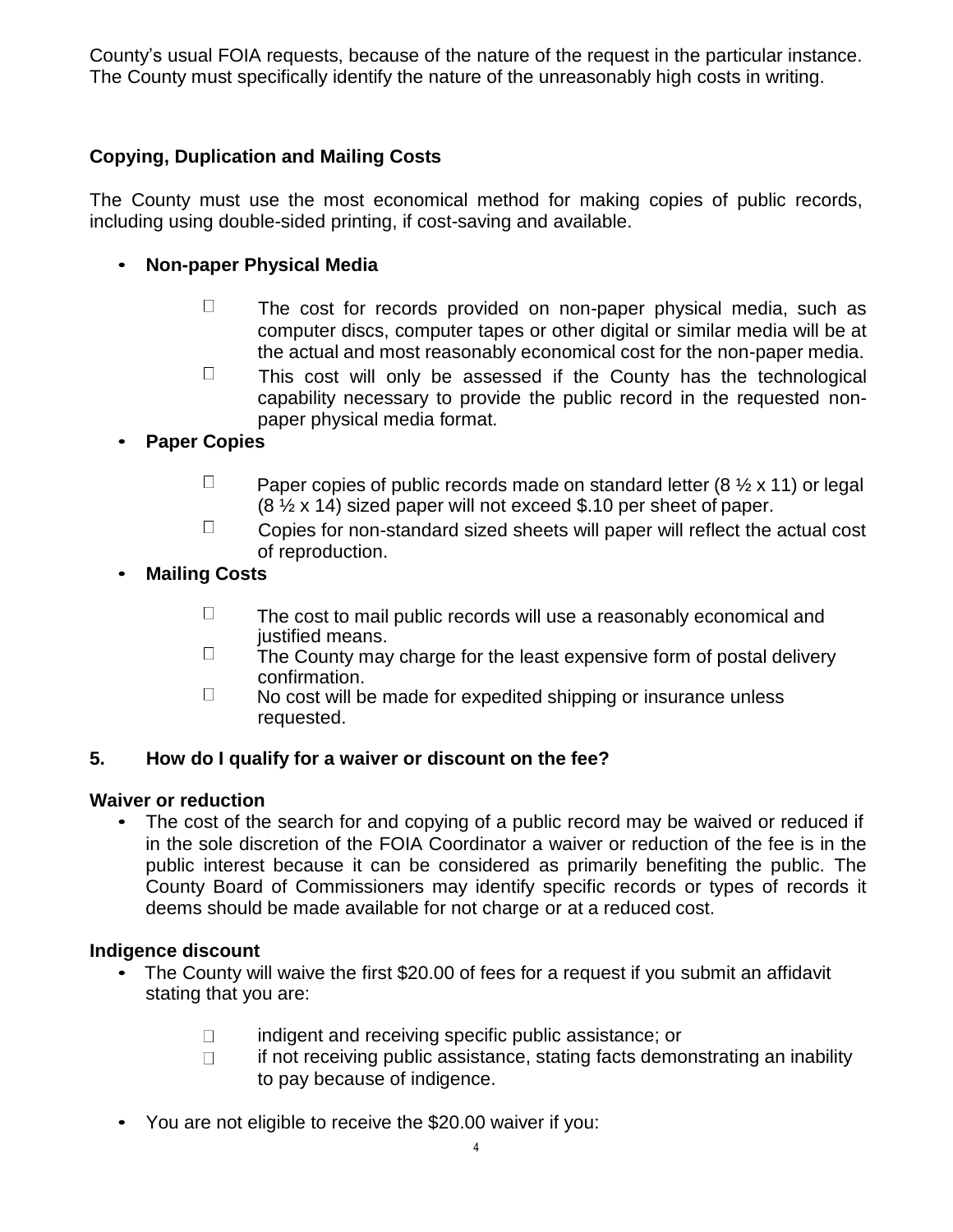$\Box$  have previously received discounted copies of public records from the County twice during the calendar year; or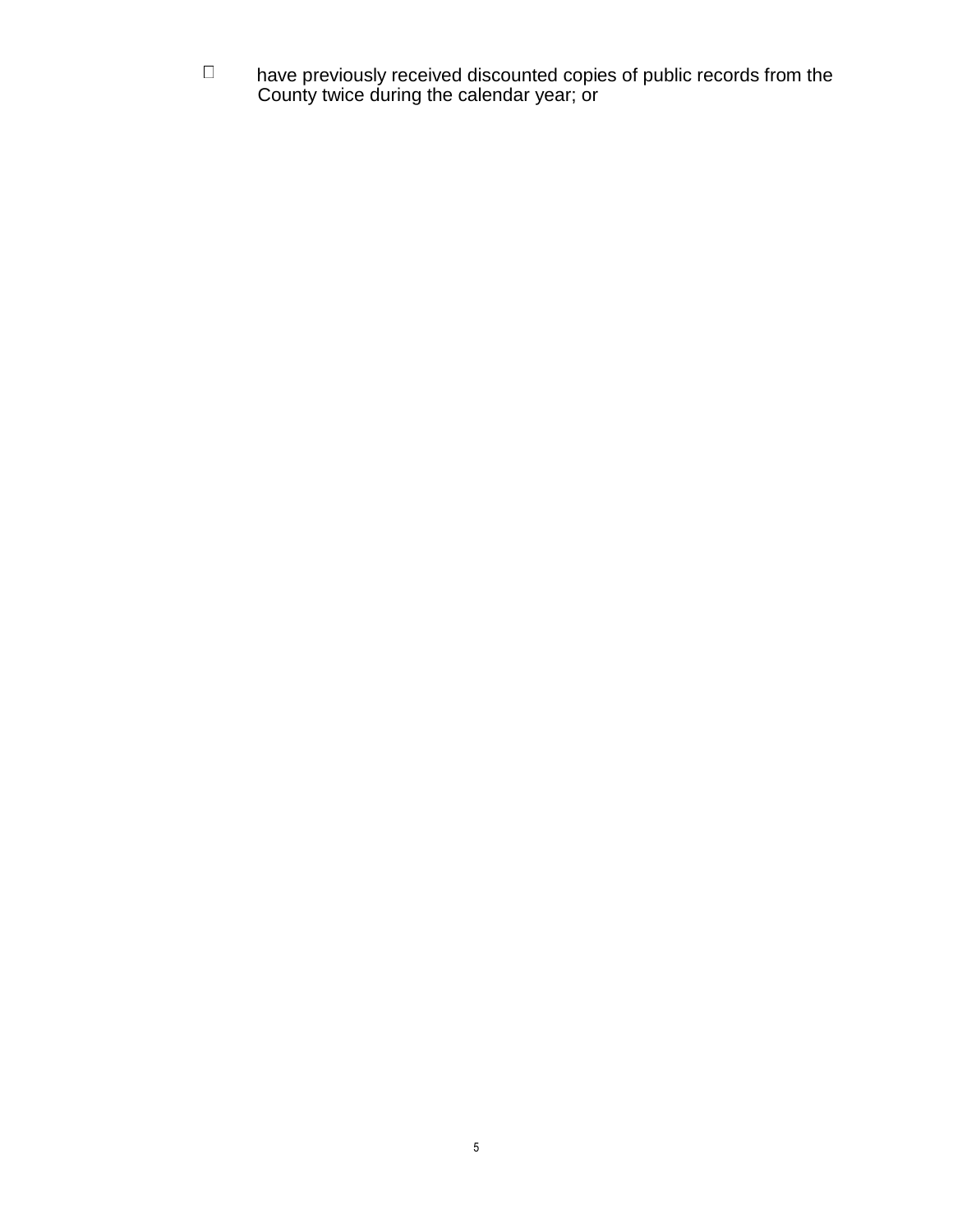- $\Box$  are requesting information on behalf of other persons who are offering or providing payment to you to make the request.
- An affidavit is sworn statement. For your convenience, the County has provided an Affidavit of Indigence for the waiver of FOIA fees, which is available on the County's website.

#### **Nonprofit discount**

- The County will waive the fee for a nonprofit organization which meets all of the following conditions:
	- $\Box$  the organization is designated by the State under federal law to carry out activities under the Developmental Disabilities Assistance and Bill of Rights Act of 2000 and the Protection and Advocacy for Individuals with Mental Illness Act;
	- the request is made directly on behalf of the organization or its clients;  $\Box$
	- the request is made for a reason wholly consistent with the provisions of  $\Box$ federal law under Section 931 of the Mental Health Code; and
	- $\Box$  the request is accompanied by documentation of the organization's designation by the State

#### **6. How may I challenge the denial of a public record or an excessive fee?**

#### **Appeal of a Denial of a Public Record**

If you believe that all or a portion of a public record has not been disclosed or has been improperly exempted from disclosure, you may file an appeal of the denial with the Chippewa County Board of Commissioners. The appeal must be in writing, specifically state the word "appeal" and identify the reason or reasons you are seeking a reversal of the denial. The County may create a FOIA Appeal Form, which, if created, will be available on the County's website.

Within 10 business days of receiving the appeal the Chippewa County Board of Commissioners will respond in writing by:

- $\Box$  reversing the disclosure denial;
- upholding the disclosure denial; or  $\Box$
- $\Box$ reverse the disclosure denial in part and uphold the disclosure denial in part.

Whether or not you submitted an appeal of a denial to the Board of Commissioners, you may file a civil action in the Chippewa County Circuit Court within 180 days after the County's final determination to deny your request. Should you prevail in the civil action the court will award you reasonable attorneys' fees, costs and disbursements. If the court determines that the County acted arbitrarily and capriciously in refusing to disclose or provide a public record, the court shall award you damages in the amount of \$1000.00

### **Appeal of an Excessive FOIA Processing Fee**

If you believe that the fee charged by the County to process your FOIA request exceeds the amount permitted by state law, you must first submit a written appeal for a